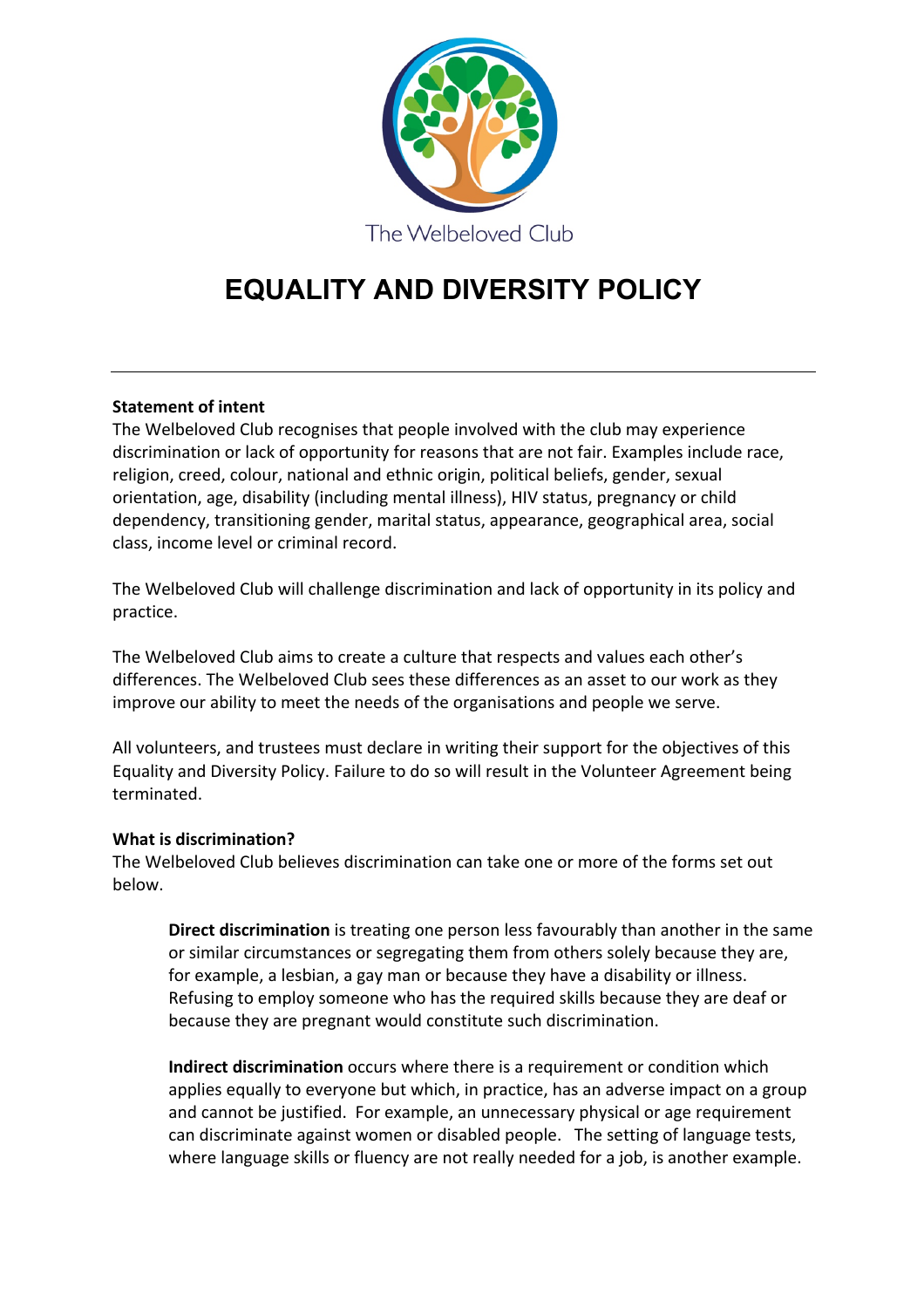**Abuse and/or harassment** – Discrimination also covers actions which amount to abuse and/or harassment of people or groups of people because for example they are a member of a national, racial or ethnic minority group, a woman, a lesbian, a gay man or have a disability or illness.

**Victimisation** occurs when a person is treated less favourably or is discriminated against because she/he has pursued or intends to pursue their rights in respect of alleged discrimination.

**Institutional racism (Macpherson Report, 1999 (see footnote))** – The collective failure of an organisation to provide an appropriate and professional service to people because of their colour, culture or ethnic origin. It can be seen in the processes or attitudes and behaviour, which amount to discrimination, to unwitting prejudice, ignorance, thoughtlessness and racist stereotyping, which disadvantages minority ethnic people.

**Racist incident (Macpherson Report, 1999 (see footnote))** – Any incident which is perceived to be racist by the victim or any other person. If the victim doesn't want to complain, another person may do so.

Discrimination in any of the forms stated above is unacceptable, regardless of whether there was any intention to discriminate or not.

## **Staff development**

Decisions about learning and development opportunities for any staff will be for all staff and all staff will have access to any available opportunities provided by The Welbeloved Club to enable them to develop in line with our aims and objectives.

### **Service provision**

- All The Welbeloved Club services are covered by this policy.
- The Welbeloved Club will operate on the basis of equality and diversity in its work with other agencies or individuals.
- The Welbeloved Club services will be provided on an equal access basis and the services will be reviewed each year by the Trustees and changed where needed.
- All volunteers, any staff and other relevant people will be required to support our Equality and Diversity Policy (see below in relation to Induction).

### **Recruitment and selection**

The Welbeloved Club believes no person or group should be treated less favourably in employment because of the reasons given in the Statement of intent.

Volunteer appointments and any staff appointments will be monitored to ensure no discrimination is occurring at the point of selection.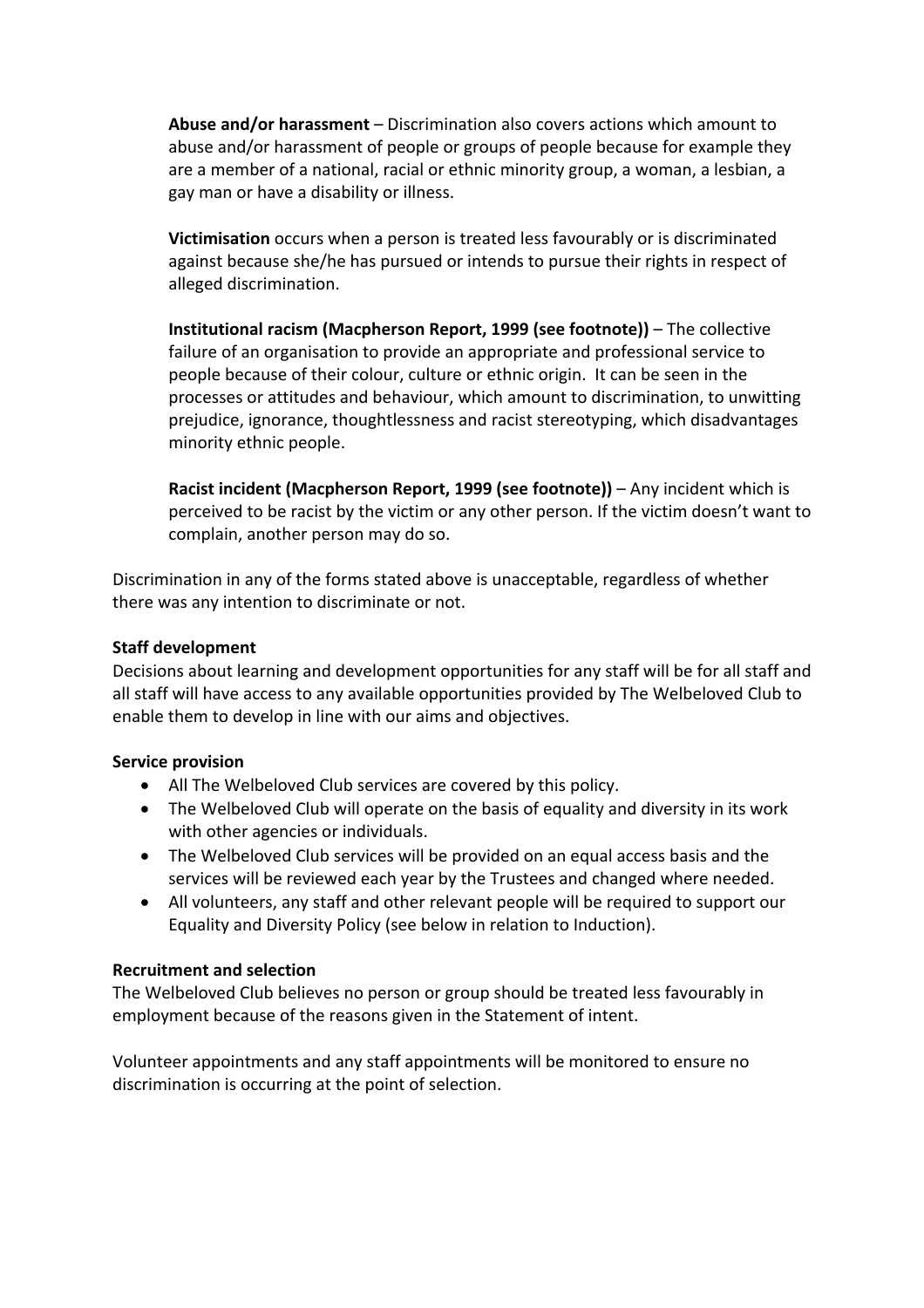# **Miscellaneous**

**Centre building -** The Welbeloved Club will try to ensure that premises used in relation to its work are accessible and inviting for all members of the community who use its services.

**Purchasing -** The Welbeloved Club reserves the right not to purchase goods and services from agencies whose activities are contrary to the principles outlined in this policy.

# **Implementation and monitoring**

- Monitoring of the Equality and Diversity Policy and its implementation is the responsibility of the trustees.
- The trustees will review the policy annually.
- The trustees will review annually how the services are provided by talking to a number of volunteers, and those using services of The Welbeloved Club and any staff.
- Induction for volunteers and any new staff will include a briefing on the Equality and Diversity Policy, and this exercise shall be repeated individually or in groups [annually].
- A copy of the Equality and Diversity Policy and Equality action plan will be given to all new volunteers, any new staff, and trustees.

# **The Welbeloved Club policies and procedures**

The Welbeloved Club policies support our commitment to equality and diversity

### **Legislation**

The practices and procedures within this policy are based on the principles contained within the UK legislation and Government Guidance and have been developed to complement the Equality Act 2010.

### **Complaints Procedure**

The Welbeloved Club are committed to ensuring that any complaints regarding equality and diversity are treated both confidentially and fairly.

If any volunteer, trustee or visitor feels that he, she or it has suffered discrimination or harassment in any way or that the policy of The Welbeloved Club has been broken they should follow the procedures below.

No individual will suffer for speaking up if they believe something is wrong.

The individual should report the matter to the Jo Gill who will record the following:

- details of what occurred.
- details of when and where the occurrence took place.
- any witness details and copies of any witness statements.
- names of any others who have been treated in a similar way (provided that those people consent to their names being disclosed).